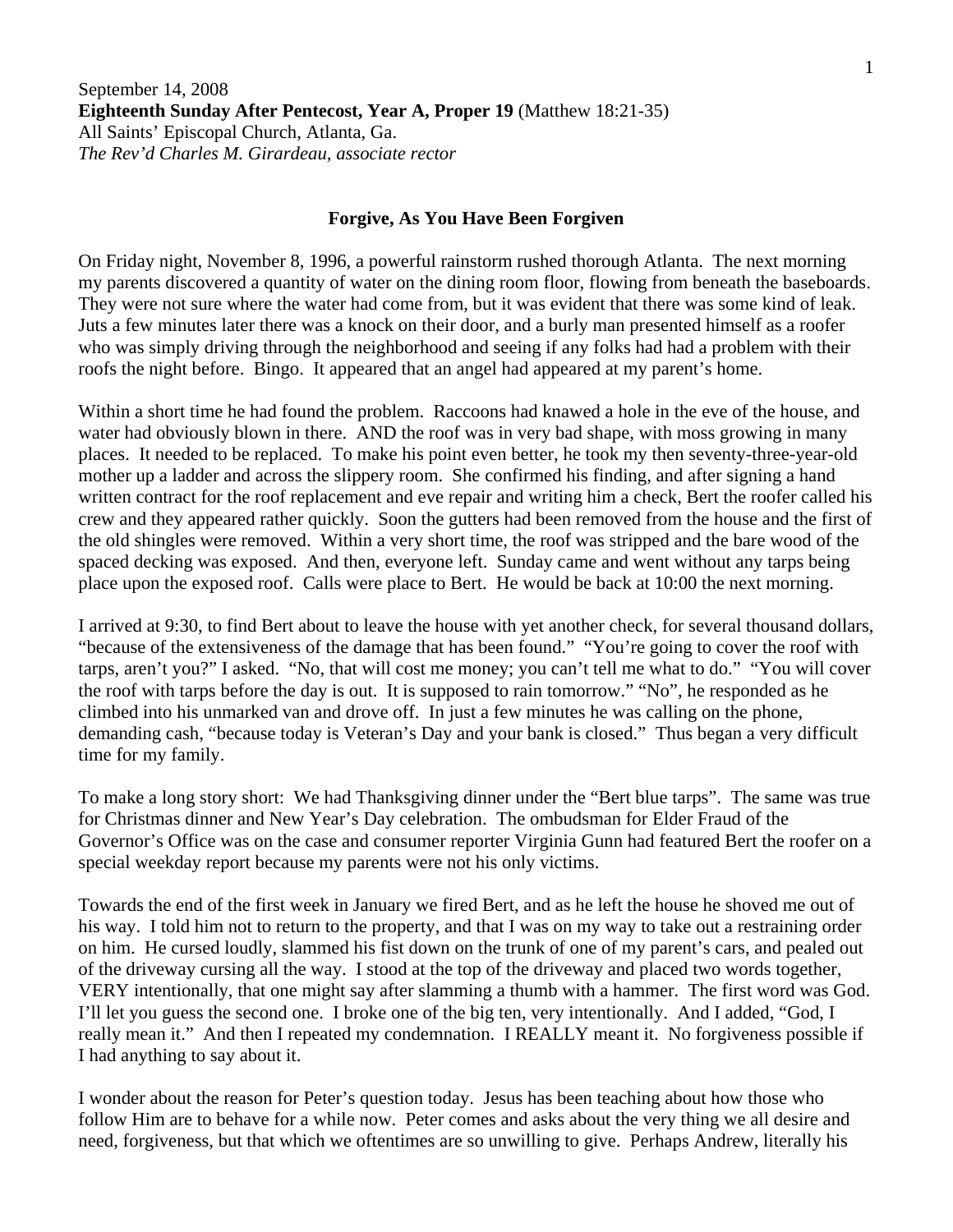brother and one of the disciples, had done something over and over again that had finally broken "the camel's back" and Peter was at the end of his rope. The rabbi's taught that a good Hebrew was to forgive three times, a teaching gleaned from the prophet Amos. The fourth time, any response was allowed. Peter had doubled that number and had added one more for good measure. "Is seven times enough. Jesus?" Peter asks. "No, I tell you, seventy times seven." Apparently unlimited offers and efforts are in order for those who follow Jesus.

The meaning of the parable Jesus tells is pretty easy to understand. The king is God. The first slave is any and every Christian. The amount of money owed to the king would be over a million dollars. The slave can not begin to pay, but pleads for patience and makes a commitment that would be next to impossible to keep, "I WILL pay you." He could never pay this amount of money. The king, God, forgives and absorbs the debt. It is forgiven. The slave is forgiven.

But then the slave encounters someone who owes him the equivalent of twenty dollars. He grabs him by the throat and demands immediate payment. The second slave says the exact same thing as the first had said, "Have patience with me, and I will pay you." No forgiveness here – the first slave throws the second into prison. When the king hears about this the first slave is thrown into prison to be tortured until his debt is paid. And Jesus warns us, "So my heavenly Father will also do to every one of you, if you do not forgive your brother or sister from your heart."

There are four churches along Braselton Highway one mile north of Hamilton Mill Road, one of them my previous parish, and a fifth church just around the corner. It was always interesting to watch the people exiting from church driveways when our worship services would end at about the same time each week. Most folks carried their worship experience at least as far as back onto the highway, but then there were those that seemed to forget about what they had just done as soon as they closed the car door and placed the key into the ignition.

Forgiveness is to be a way of life for us who follow Jesus. The old saying "Don't get even," is not the way we are to think or act. Nor is the Old Testament teaching, "An eye for an eye and a tooth for a tooth," often misunderstood as the minimum response to a wrong, when actually it is a law that sets the maximum response – no MORE than an eye for an eye or a tooth for a tooth – the way we are to think, act or live out our relationships.

We are to forgive.

I soon realized that my condemnation of Bert was not right, and that it in fact was having an affect on my spiritual well being, and was a blot on my soul. I sought out a trusted priest, made my confession using the rite of the Reconciliation of a Penitent, asking forgiveness for my actions and the removal of my curse. And then I knew I had been freed from a burden and he had been released from my comdenantion.

And Burt, well the legal system caught up to him soon enough. And he was thrown into prison.

We are to forgive. Why?

Because we have been forgiven. Our debt has been paid. The sacrifice for us has been made. Our brokenness made whole.

The forgiven slave left the presence of the king and proceeded to grab his fellow debtor by the throat.